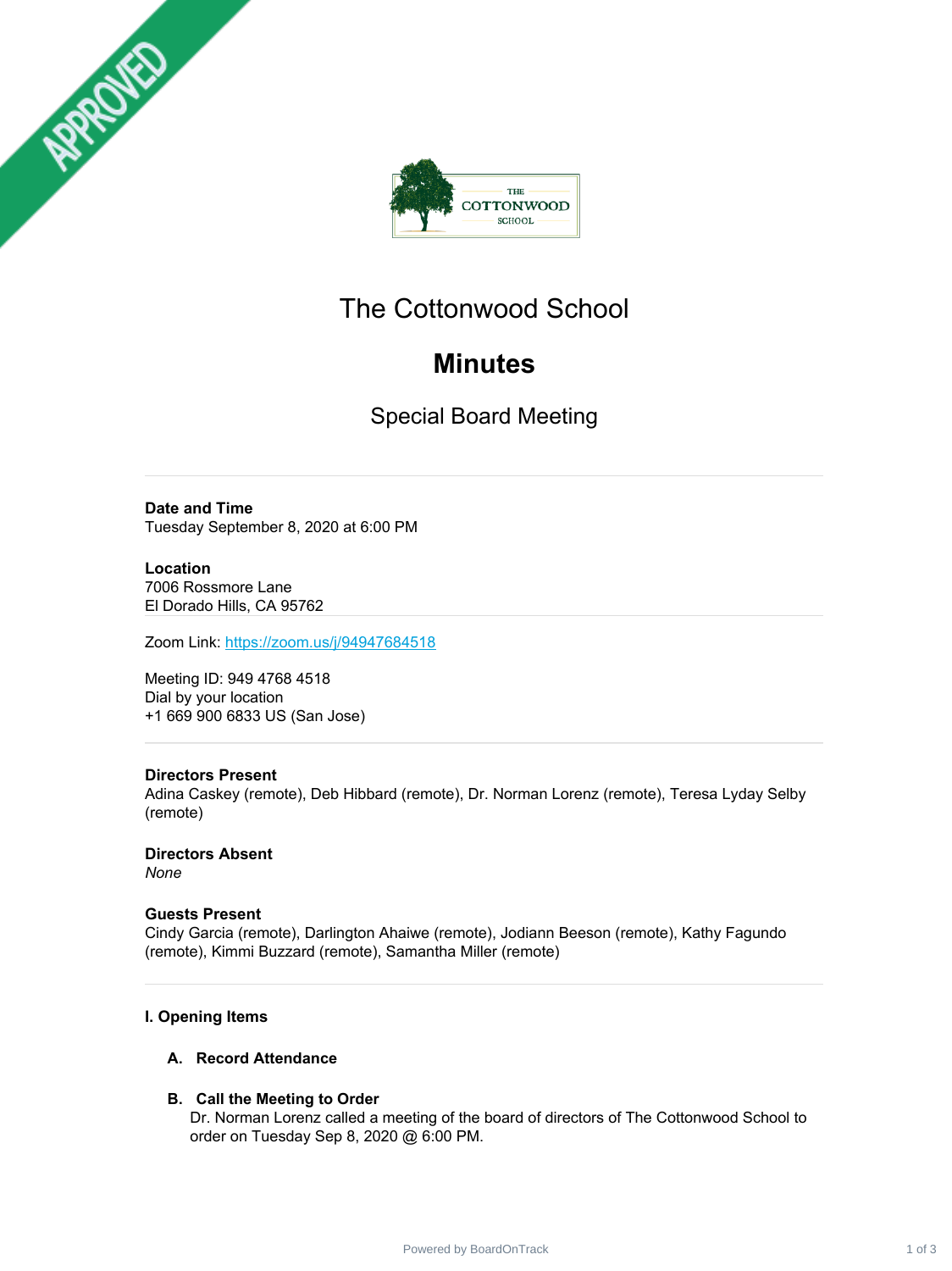#### **C. Approval of the Agenda**

Unaudited actuals will be presented but not approved. Teresa Lyday Selby made a motion to Amend the agenda to state that the unaudited actuals would be presented and not voted upon. Deb Hibbard seconded the motion. The Contents of the Agende Board Contents 2 of 3 The Contents of 3 The Contents of 3 The Contents of 3 The Contents of 3 The Contents of 3 The Contents of 3 The Contents of 3 The Contents of 3 The Contents of 3 The Content

The board **VOTED** to approve the motion.

**Roll Call** Adina Caskey Aye Deb Hibbard Aye Teresa Lyday Selby Aye Dr. Norman Lorenz Aye

#### **D. Public Comments**

There were no public comments.

#### **E. Executive Director's Report**

Cindy Garcia presented a report about the use of Board on Track.

#### **II. Finance**

#### **A. Unaudited Actuals for 2019-2020 \*\*\***

Darlington Ahaiwe presented the unaudited actual report.

#### **III. Academic Excellence**

#### **A. Learning Continuity & Attendance Plan**

Cindy Garcia presented the Learning Continuity & Attendance Plan. Dr. Loranz opened the Public Hearing for comment at 6:21pm. There were no comments from the public. The public hearing was closed at 6:23pm.

#### **IV. Governance**

#### **A. Board Training Calendar**

Teresa Lyday Selby made a motion to have board attend Y&MC Comprehensive Board Training.

Deb Hibbard seconded the motion.

The board **VOTED** to approve the motion.

**Roll Call**

Dr. Norman Lorenz Aye Teresa Lyday Selby Aye Deb Hibbard Aye Adina Caskey Aye

#### **V. Closing Items**

- **A. Announcement of the Next Regular Scheduled Board Meeting** September 15, 2020
	- Closed Session: 6:00 p.m.-7:00 p.m.
	- Open Session: 7:00 p.m.

#### **B. Adjourn Meeting**

Deb Hibbard made a motion to adjurn at 6:42pm.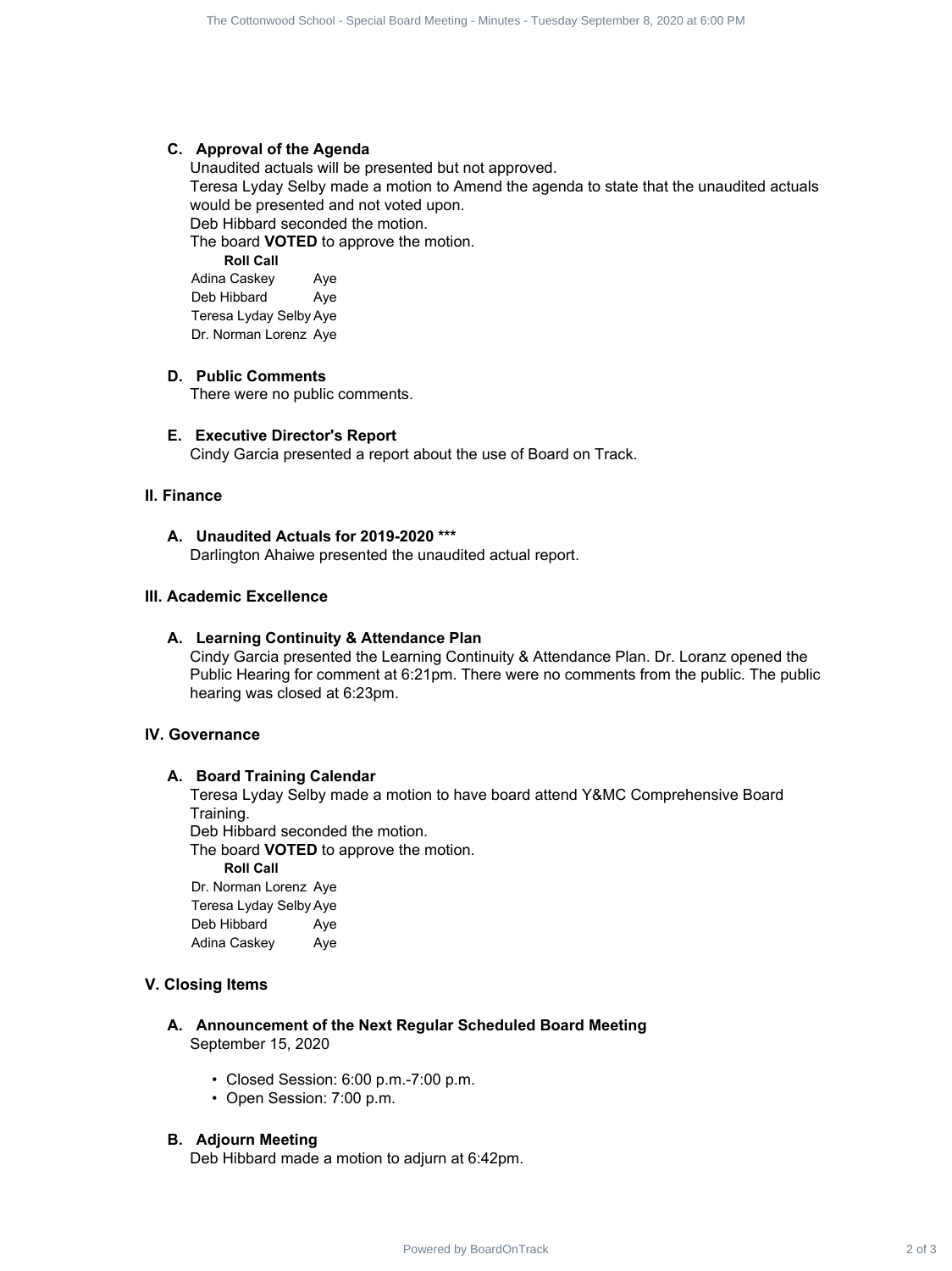Teresa Lyday Selby seconded the motion. The board **VOTED** to approve the motion. **Roll Call** Adina Caskey Aye Deb Hibbard Aye Teresa Lyday Selby Aye Dr. Norman Lorenz Aye There being no further business to be transacted, and upon motion duly made, seconded and approved, the meeting was adjourned at 6:42 PM.

Respectfully Submitted, Dr. Norman Lorenz

Prepared by: Kathy Fagundo

Noted by:

Board Secretary

Public Comment Rules: Members of the public may address the Board on agenda or non-agenda items through the teleconference platform, Zoom. Zoom does not require the members of the public to have an account or login. Please either utilize the chat option to communicate to the administrative team of your desire to address the Board or simply communicate orally your desire to address the Board when the Board asks for public comments. Speakers may be called in the order requests are received. Comments are limited to 2 minutes each, with no more than 15 minutes per single topic. If a member of the public utilizes a translator to address the Board, those individuals are allotted 4 minutes each. If the Board utilizes simultaneous translation equipment in a manner that allows the Board to hear the translated public testimony simultaneously, those individuals are allotted 2 minutes each. By law, the Board is allowed to take action only on items on the agenda. The Board may, at its discretion, refer a matter to school staff or calendar the issue for future discussion. Profiles the state stand than being a stress. These is factors in the Cottonwood School - Special Board Contract 3 of 3 The Contract 3 of 3 The Contract 3 of 3 The Contract 3 of 3 The Contract 3 of 3 The Contract 3 of 3 Th

Note: The Governing Board encourages those with disabilities to participate fully in the public meeting process. If you need a disability-related modification or accommodation, including auxiliary aids or services, to participate in the public meeting, please contact the Governing Board Office at 951-290-3013 at least 48 hours before the scheduled board meeting so every reasonable effort can be made to accommodate you. (Government Code § 54954.2; Americans with Disabilities Act of 1990, § 202 (42 U.S.C. § 12132)).